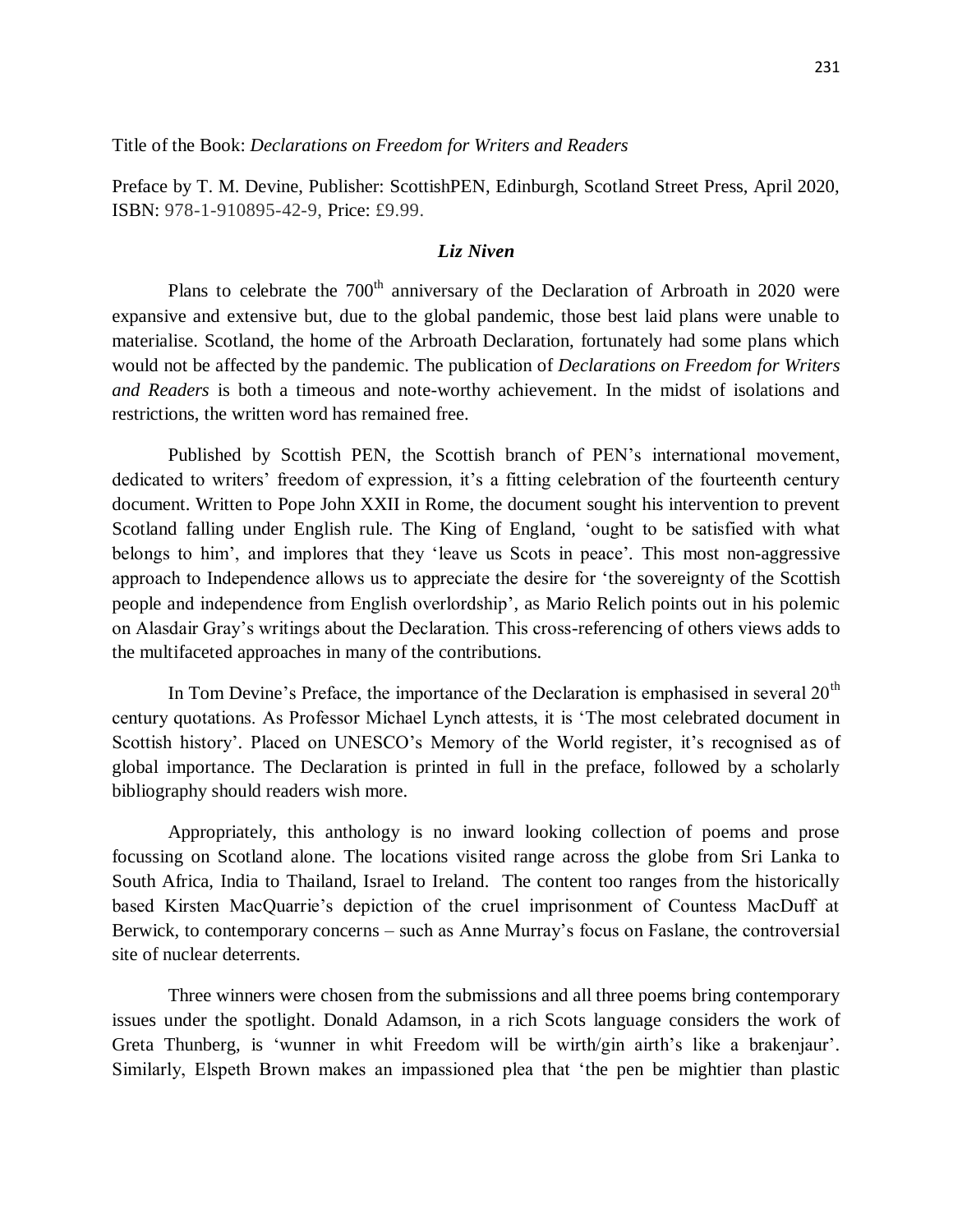particles and carbon waste'*.* Refreshing, current and demonstrating the document's legacy, the writers take the Declaration and reveal to the reader how it inspires them.

The third winner, Jock Stein, in 'Tones of Destiny', a nod to the famous Stone of Destiny on which previous Kings of Scotland were crowned, uses his poem as a mantra wish list. Each line begins 'I want' and ranges through historical times with reference to St. Andrew, Columba, to famous people such as James Clerk Maxwell, Hume and Haining to the present day, 'I want a Government who know the time / for referenda and for prayer'*.* Using his poem to reference the many famous Scots throughout history, he leaves a powerful litany of names to recall or research further.

Helen Boden, in 'A declaration of hush', also tackles climate change and ecological issues and particularly noise pollution. 'Let's see on-the-spot penalties for idling engines', or, 'private one-sided arguments on public transport'.

Charlie Gracie in, 'Asylum seeker accommodation survey, Glasgow', vividly portrays the banality of gathering statistics about 'pots and pans', or 'what they think of the housing', while the residents such as Karim, 'lifts the tail of his shirt'*,* to show the 'glisten of scars'.

It is refreshing to see some experimental, less traditional form in James Robertson's concrete piece which plays with page layout. It's inspired by Alasdair Gray's famous statement, inspired by Canadian writer Denis Lee's words that we should, 'work as if you were living in the early days of a better nation'*.* The inclusion of letters from Scottish writers to seven writers under threat is an unexpected welcome addition. Initially written to mark the 2019 Day of the Imprisoned Writer, they provide a frank, powerful and often deeply distressing picture of the remarkable difficulties experienced by writers across the globe. The eloquent contribution from Jane Archer, writing to David Coleman MP for Immigration in Australia, is on behalf of Iranian-Kurdish journalist Behrouz Boochani with an apt reminder that the MPs own ancestors were once immigrants. Zoe Wicomb writes to Shakthika Sathkumara, an imprisoned Sri Lankan writer, censored and imprisoned for writing about homosexuality. Ricky Monahan Brown writes to the Mexican journalist, Lydia Cacho, constantly harassed and attacked for her exposure of corruption and abuse to the extent that she has now left her native land.

The internationalism of this anthology is a fitting reminder of Scottish PEN's outward, generous concern for fellow writers across the globe. As a celebration of the fourteenth century document, this book might have been overtly political and narrowly focussed on its country of origin. However, it is outward looking, wide ranging in its locations and concerns.

More contributions in Scots or Gaelic in translation, might have been expected. Elaine Webster and Donald Adamson employ rich Scots in their contributions, and Finola Scott directly considers how Scots is the right voice for her, *the wurd fits ma hairtjistricht.*